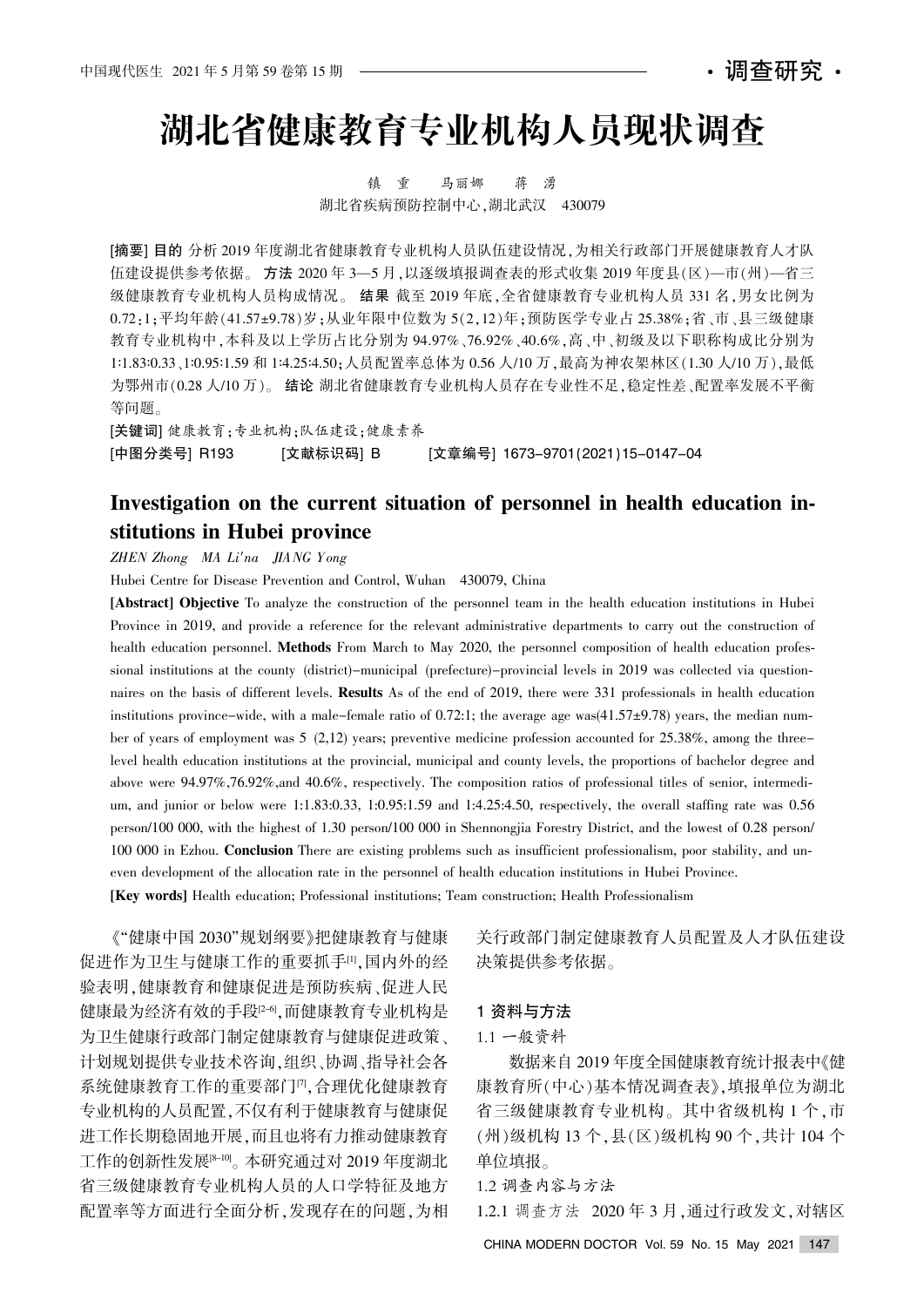所有健康教育专业机构(包括独立健康教育所、隶属 于疾病预防控制中心的健康教育所(科))进行普查。 由湖北省健康教育所统一下发调查表,采取县(区)— 市(州)—省逐级上报的形式进行收集。

1.2.2 调查内容 包括健康教育专业机构人员基本情 况、区域人员配置率等内容。其中,人员基本情况包括 性别、年龄、文化程度、专业、职称、从业年限等人口学 特征, 区域人员配置率为健康教育专业机构人员总数 与其所属行政区划下常住人口的比值(单位:人/10 万), 按全省17个省直属行政区划分。

1.2.3 质量控制 培训相关机构调查表调查员,明确调 查指标; 通过省内健康教育统计报表工作 QQ 群、Email 等方式进行填报咨询,并对可疑数据、缺失数据 进行复核。

1.3 统计学方法

利用 EpiData 3.1 软件进行数据录入和质量控制, 用 SPSS 26.0 软件与 Excel 2003 相结合, 对 EpiData 3.1 软件中的信息进行描述性统计分析。

#### 2 结果

2.1 机构人员基本情况

湖北省健康教育专业机构现有人员共 331 名,男 女比例为 0.72:1;平均年龄(41.57±9.78)岁;预防医学 专业占比 25.38%;从业年限中位数为 5(2,12)年;省、市 (州)、县(区)三级专业机构中,本科及以上学历占比 分别为 94.97%、76.92%、40.6%, 高、中、初级及以下职称 构成比分别为 1:1.83:0.33、1:0.95:1.59 和 1:4.25:4.50。 见表 $1<sub>°</sub>$ 

#### 2.2 机构人员配置率

湖北省健康教育专业机构专业技术人员总体配 置率为 0.56 人/10 万, 配置率按省直管行政区划排 序,最高为神农架林区 1.30 人/10 万,最低为鄂州市 0.28 人/10 万。见表 2。

#### 3 讨论

3.1 健康教育专业机构人员总体优势

湖北省健康教育专业机构人员平均年龄为(41.57± 9.78) 岁, 25~44 岁人群占比 52.26%, 且 25 岁以上各 年龄段比例较为均衡,年龄结构较为年轻:省、市 (州)、县(区)三级专业机构中,本科及以上学历均超 过了《"十三五"全国健康促进与教育工作规划》(以下 简称"《规划》")中 65%、50%、35%的要求[11],学历构成 优于黑龙江省、四川省等地[12-13],年龄层及学历的优势 将有助于湖北省推动健康教育工作的创新性发展。

3.2 健康教育专业人员专业能力亟待加强

健康教育学属于预防医学学科,但它同时也是一门

表 1 2019年湖北省健康教育专业机构人员基本情况[ $n$ (%)]

| 人口学特征     | 省级             | 市(州)级     | 县(区)级      | 合计          |
|-----------|----------------|-----------|------------|-------------|
| 性别        |                |           |            |             |
| 男         | 9(47.37)       | 33(42.31) | 97(41.45)  | 139(41.99)  |
| 女         | 10(52.63)      | 45(57.69) | 137(58.55) | 192(58.01)  |
| 年龄(岁)     |                |           |            |             |
| <25       | $\theta$       | $\Omega$  | 9(3.85)    | 9(2.72)     |
| $25 - 34$ | 7(36.84)       | 28(35.90) | 51(21.79)  | 86(25.98)   |
| $35 - 44$ | 5(26.32)       | 16(20.51) | 66(28.21)  | 87(26.28)   |
| $45 - 55$ | 6(31.58)       | 26(33.33) | 92(39.32)  | 124(37.46)  |
| >55       | 1(5.26)        | 8(10.26)  | 16(6.84)   | 25(7.55)    |
| 文化程度      |                |           |            |             |
| 硕士/博士     | 12(63.16)      | 20(25.64) | 8(3.42)    | 40(12.08)   |
| 大学本科      | 6(31.58)       | 40(51.28) | 87(37.18)  | 133(40.18)  |
| 大专及以下     | 1(5.26)        | 18(23.08) | 139(59.40) | 158(47.73)  |
| 专业        |                |           |            |             |
| 预防医学      | 12(63.16)      | 25(32.05) | 47(20.09)  | 84(25.38)   |
| 护理学       | $\overline{0}$ | 8(10.26)  | 64(27.35)  | 72(21.75)   |
| 临床医学      | $\theta$       | 8(10.26)  | 44(18.80)  | 52(15.71)   |
| 其他医学专业    | $\theta$       | 5(6.41)   | 32(13.68)  | 37(11.18)   |
| 新闻与传播学    | 0              | 4(5.13)   | 3(1.28)    | 7(2.11)     |
| 教育学       | $\Omega$       | 0         | 2(0.85)    | 2(0.60)     |
| 其他非医学专业   | 7(36.84)       | 28(35.90) | 42(17.95)  | 77(23.26)   |
| 职称        |                |           |            |             |
| 副高及以上     | 6(31.58)       | 22(28.21) | 24(10.26)  | 52(15.71)   |
| 中级        | 11(57.89)      | 21(26.92) | 102(43.59) | 134 (40.48) |
| 初级        | 2(10.53)       | 26(33.33) | 70(29.91)  | 98(29.61)   |
| 无职称       | 0              | 9(11.54)  | 38(16.24)  | 47(14.20)   |
| 从业年限(年)   |                |           |            |             |
| $<$ 5     | 5(26.32)       | 31(39.74) | 110(47.01) | 146(44.11)  |
| $5 - 9$   | 5(26.32)       | 19(24.36) | 54(23.07)  | 78(23.56)   |
| $10 - 20$ | 5(26.32)       | 16(20.52) | 50(21.37)  | 71(21.45)   |
| $>20$     | 4(21.04)       | 12(15.38) | 20(8.55)   | 36(10.88)   |
|           |                |           |            |             |

#### 表 2 2019 年湖北省各地健康教育专业机构区域人员配置率

| 行政区划  | 人数             | 总人口(万)  | 配置率(人/10万) |
|-------|----------------|---------|------------|
| 神农架林区 | $\mathbf{1}$   | 7.67    | 1.30       |
| 宜昌市   | 36             | 413.59  | 0.87       |
| 十堰市   | 25             | 340.60  | 0.73       |
| 武汉市   | 80             | 1108.10 | 0.72       |
| 咸宁市   | 17             | 254.33  | 0.67       |
| 黄石市   | 14             | 247.07  | 0.57       |
| 荆门市   | 14             | 289.65  | 0.48       |
| 恩施州   | 16             | 337.80  | 0.47       |
| 仙桃市   | 5              | 114.00  | 0.44       |
| 黄冈市   | 27             | 633.00  | 0.43       |
| 潜江市   | $\overline{4}$ | 96.60   | 0.41       |
| 孝感市   | 20             | 492.00  | 0.41       |
| 襄阳市   | 20             | 566.90  | 0.35       |
| 荆州市   | 19             | 559.02  | 0.34       |
| 随州市   | 7              | 221.67  | 0.32       |
| 天门市   | $\overline{4}$ | 127.23  | 0.31       |
| 鄂州市   | 3              | 107.77  | 0.28       |

注: 全省常住人口数据统计来源于湖北省统计局官网 2019 年湖北 统计年鉴

交叉学科,涉及到教育学、新闻与传播学等多个内容, 健康教育专业人员需要具备良好的理论基础、综合素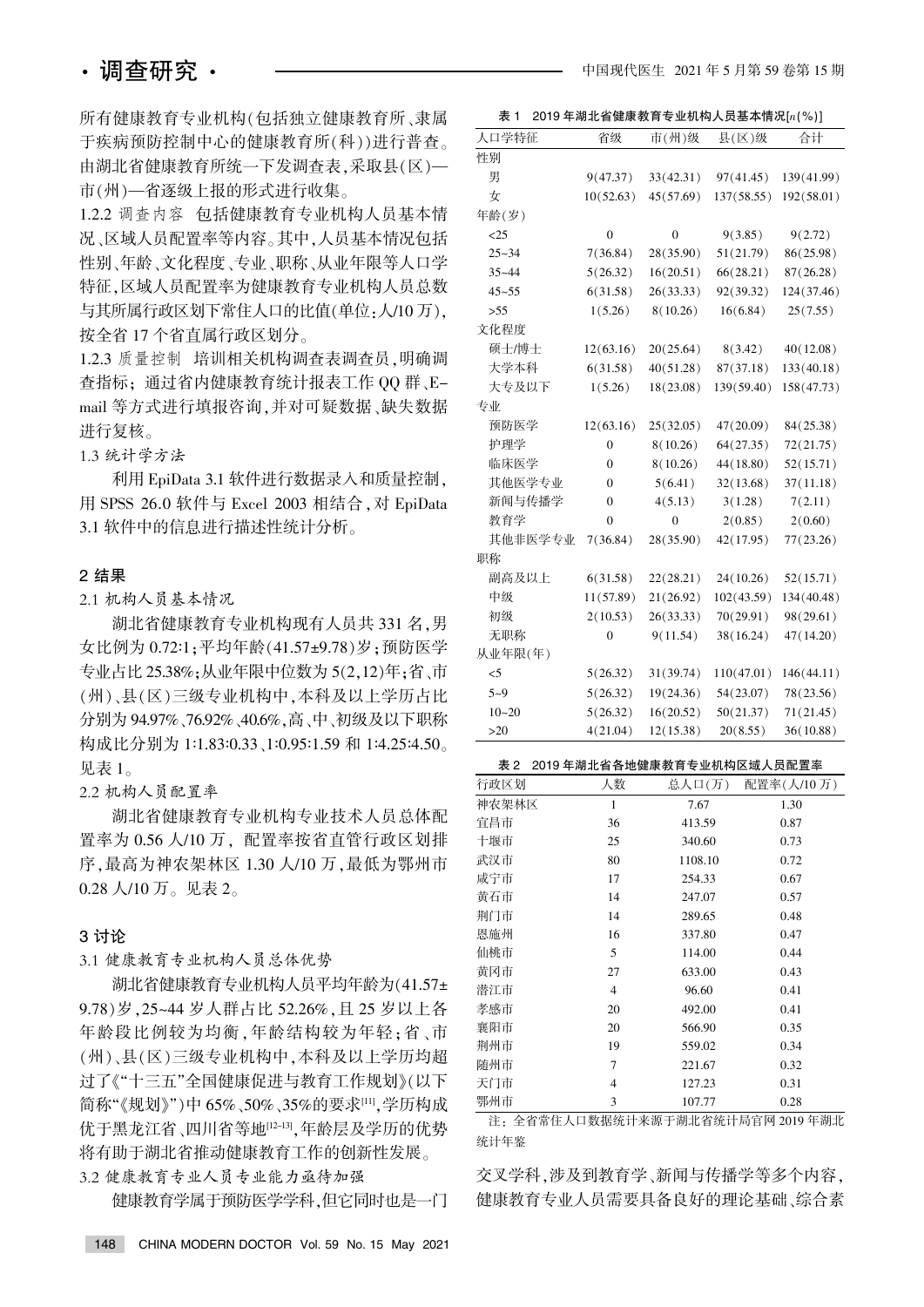质和较强的职业能力[14-15],调查结果显示,湖北省健康 教育专业机构人员中,预防医学专业占比仅为25.38%, 且省、市、县三级逐层降低, 县级最低仅为 20.09%, 教 育学、新闻与传播学等相关非医学专业人员占2.71%。 在其他医学专业和分医学专业中,护理学和临床医学 是占比较高,尤其是县(区)级专业机构人员以护理学 专业为主,经济学、工学、法学等其他非医学专业占比 高达 23.36%,专业不对口问题较为严重。专业的不匹 配,导致专业人员在预防医学类卫生职称报考和评审 受到一定的限制,工作积极性降低,全省无职称和初 级职称人员合计占比高达 43.81%,市(州)和县(区) 级专业机构人员的职称结构以中、初级为主,与世界 卫生组织建议卫生服务机构高、中、初级职称比例为 1:3:1 的结构相差甚远[16-17]。市(州)和县(区)级专业人 员是健康促进与教育工作的具体实施者,专业人才的 缺失,导致现场调查、统计分析、健康传播等专业性工 作成效大打折扣,无法满足公众对健康教育的需求。因 此加强健康教育专业人员能力建设,尤其是市(州)和 县(区)级人才队伍建设,非常必要且迫切。

3.3 健康教育专业人员的稳定性差

调查结果显示,近一半人员的健康教育工作年限 在 5 年以下,从业年限年龄段来看,省级最为稳定且 均衡,县(区)失衡严重,5年以下从业人员占比高达 47.01%, 20 年以上从业人员仅占 8.55%, 由于县(区) 级健康教育机构人员存在待遇低、受重视程度低、职 业发展前景差等问题,导致人员流失严重,很多岗位 存在有其他专业岗位人员临时兼任的情况,专业岗位 的不稳定性及人员交替频繁,在一定程度影响了健康 教育工作的持续性,致使专业岗位工作经验无法良好 地延续。

3.4 健康教育专业人员配置率发展不平衡

湖北省健康教育专业机构人员与服务人群的配 置率为 0.56 人/10 万, 低于 2017 年北京市 0.60 人/10 万 的调查结果<sup>[18</sup>].同时也远低于《规划》中,到 2020 年配 置比 1.75 人/10 万人口的目标,且各地差异显著,如同 为地级市的宜昌市和鄂州市, 配置率相差超过 3 倍, 分配不均衡。

健康促进与教育是实现健康中国的重要策略和 措施。人力资源是健康教育行业中最为关键的资源[19-20]。 健康促进与教育专业人员的能力直接关系到健康中 国建设的成效。本次调查显示,湖北省健康教育专业 机构人员存在数量不足、结构不合理和专业背景复杂 等问题,直接制约了湖北省健康促进与教育事业的发 展。提示健康教育专业人才队伍的培养是当前健康教 育事业急需解决的首要问题[21-22]。因此,在未来健康教 育专业人才的发展上,我们建议充分利用《"健康中国

2030"规划纲要》[23],建立湖北省健康教育专业机构人 员培养和激励机制,严把进人关,积极与高校开展合 作, 探索具有湖北特色的预防医学类继续教育模式, 尤其要改善市(州)和县(区)级工作人员对口专业学 历,在专业理论的支撑下,开展操作演示、现场模拟、 专业技能比赛、实战演练等多样化的培训形式[24-25]、对 在职人员开展经常性、系统性的业务能力培训和继续 教育,以提高其综合素质与能力,建议健康教育有关 职称管理部门将健康教育培训、从业年限作为专业职 称评审和职务提升的重要依据,同时积极争取相关政 策资源[26-27],加强健康教育工作的多部门联动,通过政 府职能部门,优化健康教育专业机构的人员配置率及 相关保障,继而更好地为提高全省居民健康素养水平 服务 $[28]$ 

#### [参考文献]

- [1] 中共中央国务院印发《"健康中国 2030"规划纲要》IEB/ OL]. $(2016-10-25)$ .http://www.gov.cn/zhengce/2016-10/ 25/content\_5124174.htm.
- [2] 朱庆生, 殷大奎, 彭玉, 等. 中国健康教育五十年[M]. 北 京:北京大学出版社, 2013:1-24.
- [3] Linda Harrington. Behavior change techniques in apps. Moving beyond patient education to improve health outcomes[J]. $AACN$  Advanced Critical Care, 2020, 31(4): 12-15.
- [4] Smith, Blinkhorn, Moir, et al. Evaluation of an oral health education program for young aboriginal children: Feedback from parents, aboriginal health workers and managerial staff[J].International Journal of Health Promotion and Education, 2020, 8(3): 92-103.
- [5] Gonzalo JD, Haidet P, Papp KK, et al. Educating for the 21st -century health care system; An interdependent framework of basic, clinical, and systems sciences[J]. Acad Med, 2017, 9(2): 35-39.
- [6] Austin Peña, David P Sklar. Moving our education priorities from sickness to health: The opportunity for health promotion, disease prevention, and population health to transform health professions education [J].Academic Medicine, 2019, 75(13): 741-743.
- [7] 徼晓菲,黄相刚,庞静,等.2011年全国健康教育专业 机构能力建设现状调查分析[J].中国健康教育,2015,  $31(1):49-52.$
- [8] 吴青青,徐水洋,徐锦杭,等.以技能比赛促健康教育专 业人员能力建设的探索[J].中国健康教育,2015,31(11): 1096-1097, 1103.